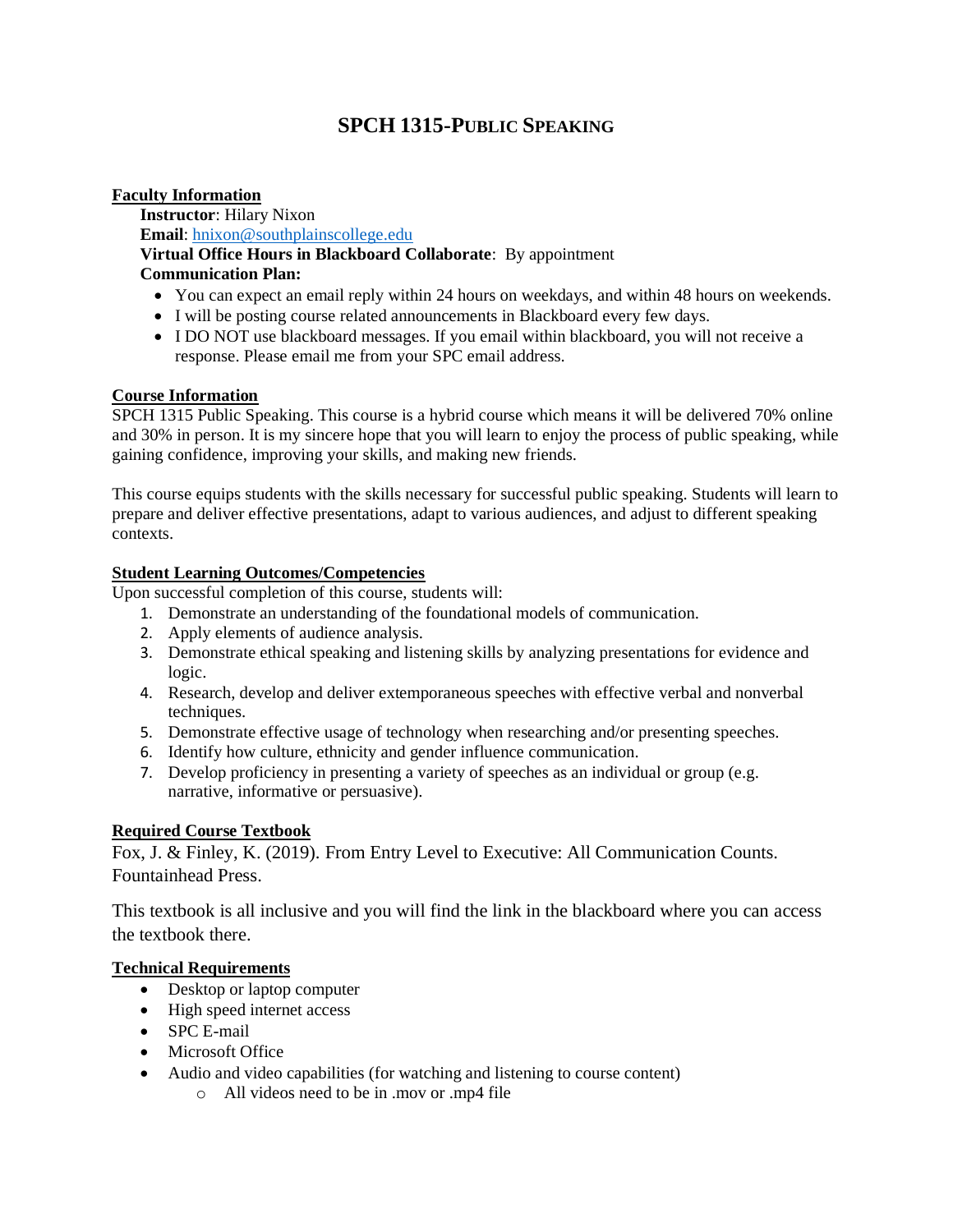- Web camera and microphone (for video conferencing and recording vlogs)
- A USB headset with microphone or headphones (for video conferencing)
- All software needs to be updated on computer or laptop

### **Technical Skill Requirements**

Be comfortable with the following

- Microsoft Word or word processor that can save Word compatible files (.doc)
- Using email for communication, attaching documents
- Internet search engines and browsers
- Recording and uploading video files. Not having a way to record speeches or vlogs will not be tolerated as an excuse for failure to submit assignments.
- The ability to download video files, or to stream files.

### **Optional Course Materials**

- Digital video recording equipment capable of recording up to 10 minutes of video footage
- A tripod

### **Course Requirements**

- 1. Read the information assigned; you will be quizzed on this material, in addition to class lecture/discussion materials on scheduled quizzes.
- 2. Take thorough notes and study all lecture material, informational handouts, and assigned readings.
- 3. Actively participate in online group discussions and activities.
- 4. Show maturity and professionalism in preparation of assignments and in online meetings.
- 5. Be courteous to fellow classmates/speakers by having no distractions in the background.
- 6. Meet with the instructor in virtual office hours whenever assistance is needed regarding class assignments.
- 7. Appropriately cite information obtained from other sources, both in written and verbal formats. Please refer to the academic honesty section below for further details.
- 8. Initiate withdrawal from the course if absences become excessive.

### **Course Organization**

This course is organized into 15 learning weeks. You can access the weeks by clicking on the Weeks link on the Course Menu in Blackboard. Weeks will contain a combination of reading assignments, lecture videos or screencasts, links to additional readings and/or video material, and other content that will help you understand the focus of that particular week. Additionally, there will be various assessments included in each week, such as quizzes, learning activities, major assignments discussion boards and comments, video conferences, speeches, and peer and self-evaluations. Check the course schedule to see the specific assessments included in each week and specific due dates for each assessment.

### **Grading**

You can access your grades on the Blackboard Course Menu (My Grades). Grades will be posted after the due date and after all assignments have been graded. Speech Grading Rubrics will be made available to you when speeches are assigned so that you can prepare for my assessment methods.

Your final grade will be determined as follows:

- To earn an A, you need 895 points
- To earn a B, you need 795 points
- To earn a C, you need 695 points
- To earn a D, you need 595 points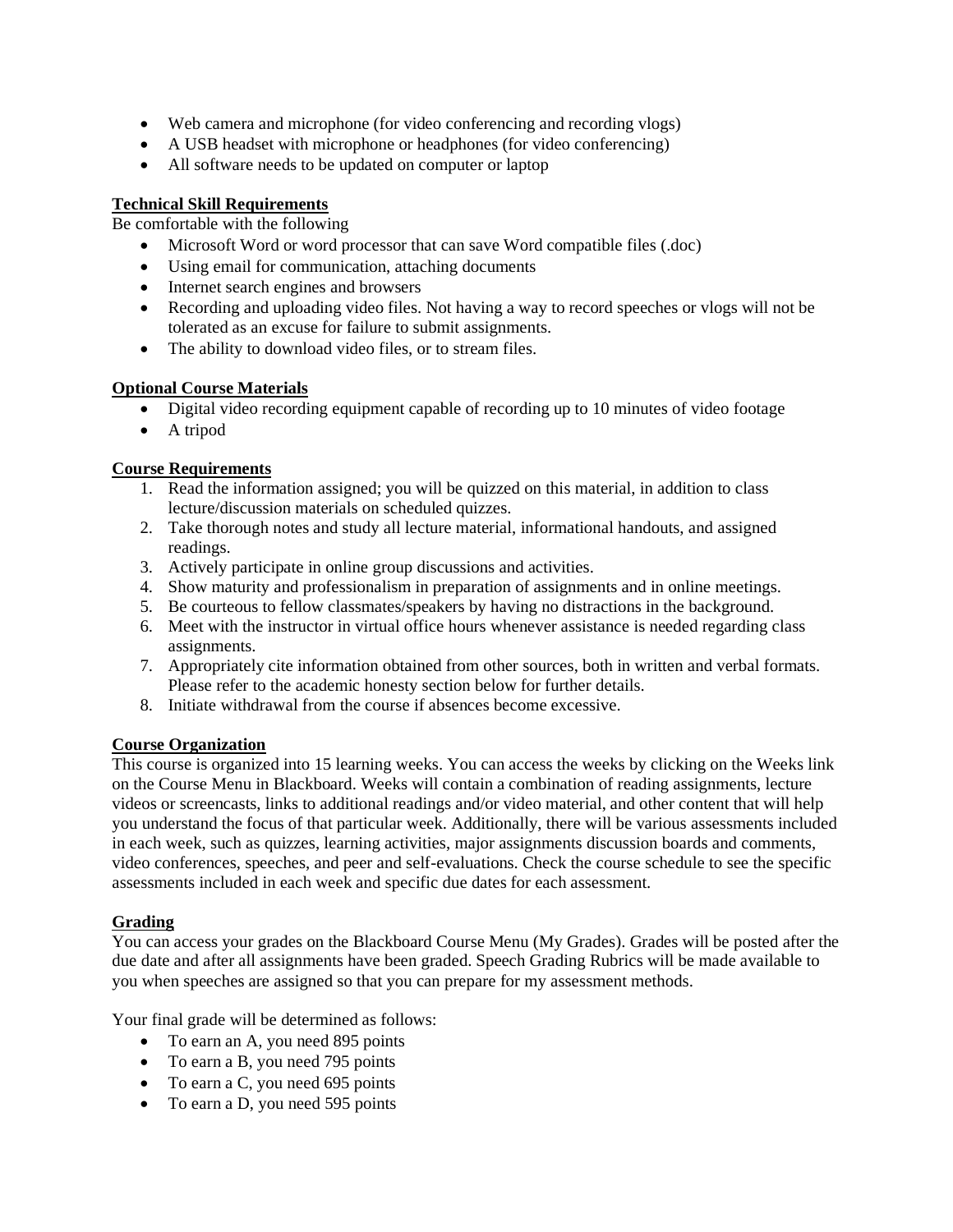• If your point total is 594 points or less, you will earn an F

If you have questions about or are concerned about a specific grade you earned, you will need to email me or visit me in virtual office hours to discuss the grade. If you want to appeal a grade you earned on a specific assignment, you have one week after the grade has been posted in Blackboard to approach me about your questions or concerns. After one week, I will consider the matter closed. When you approach me after viewing your grade, you are expected to have revisited the assignment or speech description, the grading rubric, and the feedback provided to you by me.

### **Attendance Policy**

1. All students enrolled for this course are expected to attend class regularly, be on time, and remain until dismissed.

2. Roll will be taken at each class meeting.

3. If a student is tardy, he/she should speak with the instructor after class to avoid having tardies count toward absences.

4. Two (2) tardies will constitute an absence.

5. If a student leaves class prior to dismissal of the class, he/she will be counted absent.

6. Whenever absences become excessive and minimum course objectives cannot be met, the student should initiate withdrawal from the course.

7. "Excessive absences" can be defined as more than FOUR (4) unexcused absences through the course of the semester.

8. The only absences labeled as "excused" are those absences due to participation in school functions, or documentable absences due to illness (doctor's note required in the next class period), or a death in the family requires the student to be in attendance of a funeral (proof required).

9. The instructor will administratively drop a student due to excessive absences.

10. Students are responsible for all classwork covered during absences from class even in cases in which they can satisfy the instructor that the absence was unavoidable.

11. Absences one day over your allotment may lower your final course total by 10 points.

12. Each subsequent absence may lower your final course total by 5 points.

13. If minimum objectives cannot be met, the student should withdraw from the course.

### **Assignment Submissions**

You will submit all assignments through their designated submission link in Blackboard. You are required to title your assignment files in the following format: "lastname\_firstname\_assignmentname.doc".

### **Late Work Policy**

Weekly quizzes, learning activities, vlogs/comments, speech uploads, and peer and self-evaluations are due by 11:59pm Central Standard Time on the due date listed on the Course Schedule. Late work will not be accepted. The only exception that will be made will be for extended illnesses or a death in the family. In such instances, you must submit verifiable and official documentation to your instructor (e.g., a doctor's note indicating an extended illness or extenuating circumstance). Technological issues are not an excuse for late work. Do your assignments, quizzes and speeches early to ensure you have time for any issues that might arise.

### **Computer Crash**

Not having a working computer or a crashed computer during the semester will not be considered as an acceptable reason for not completing course activities at a scheduled time. Note: Identify a second computer before the semester begins, that you can use when/if your personal computer crashes.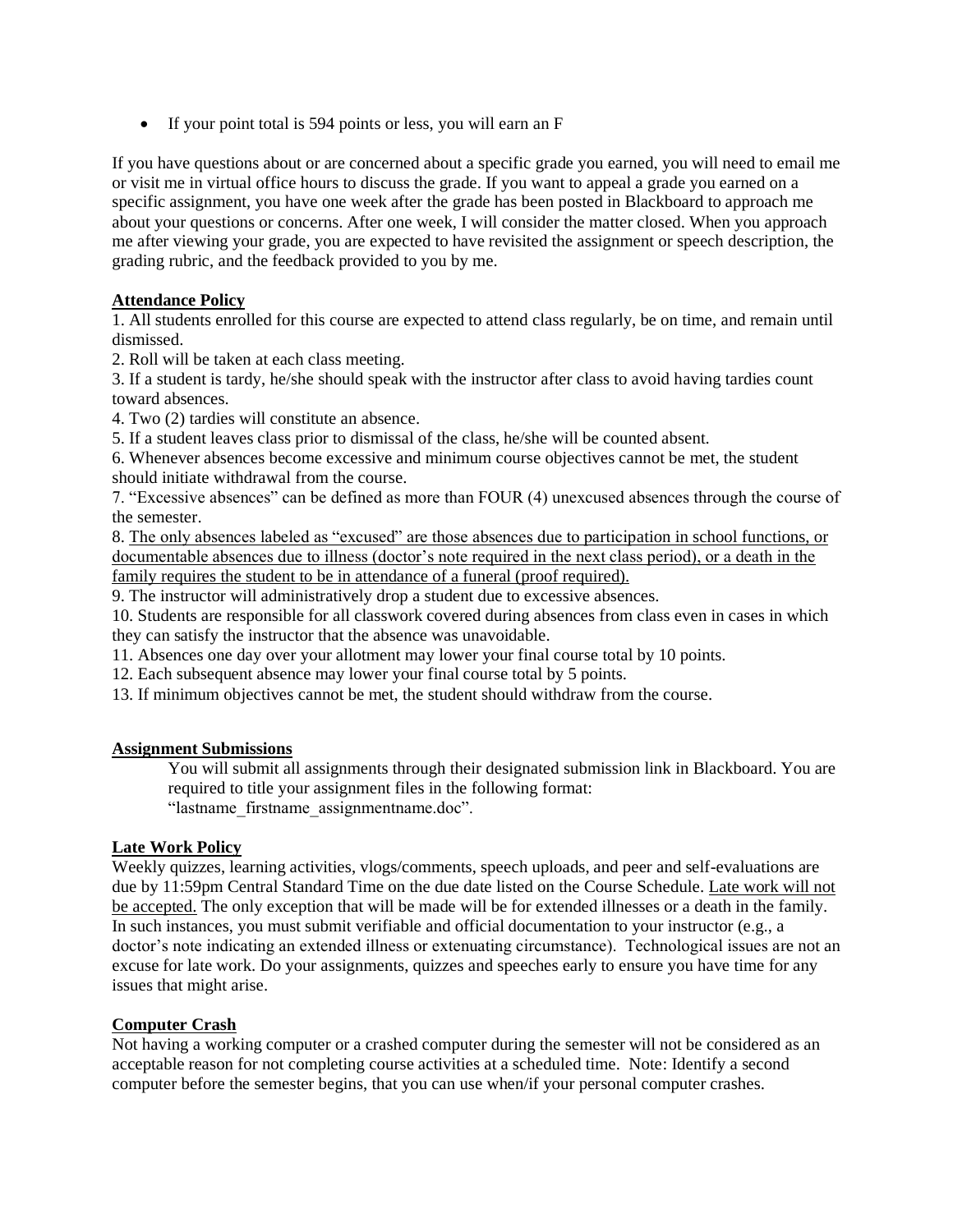### **Server Problems**

When the Blackboard server needs downtime for maintenance, the Blackboard administrator will post an announcement in your course informing the time and date. If the server experiences unforeseen problems your course instructor will send an email.

### **Lost/Corrupt/Disappeared Files**

You must keep/save a copy of every project/assignment on an external disk or personal computer. In the event of any kind of failure (e.g., Blackboard server crash or virus infection, students own computer crashes, loss of files in cyberspace, etc.) or any contradictions/problems, I may/will request you to resubmit the files. In other words, if you submit a document to me, and I do not receive it (lost in cyberspace) or it is corrupted when I open it, you need to resend it to me, corrected, with little or no "downtime" in regard to the timeline for submission.

### **Learning Assessments**

| <b>Grade Distribution:</b>       |            |
|----------------------------------|------------|
| <b>Introduction Speech</b>       | 50 points  |
| <b>Informative Speech</b>        | 100 points |
| Persuasive Speech                | 100 points |
| <b>Impromptu Speech</b>          | 50 points  |
| Group Speech                     | 100 points |
| Quizzes                          | 200 points |
| Vlogs (Video Blogs) & Activities | 400 points |

# **Course Work**

### **1. Speeches**

- a. You will deliver four major speeches in the course. More information about speech purposes and topics, instructions, and assessment methods will be included in the weeks. Below you will find basic information about each speech.
	- i. The Introductory Speech will be delivered to your audience in real-time in person.
	- ii. The Informative Speech will be delivered to your audience in real-time in person.
	- iii. The Persuasive Speech will be delivered to your audience in real-time in person.
	- iv. The Special Occasion Speech will be submitted as a video file or web link
	- (YouTube or Google Drive) and viewed asynchronously by your audience.

# **2. Peer and Self-Evaluations**

a. You will complete peer evaluations and self-evaluations. These evaluations will give you the opportunity to reflect on your own speeches and the speeches of your group members.

# **3. Week Quizzes**

a. You will take week quizzes based on chapter and supplemental readings, lecture videos, and any other supplemental material presented in each week.

### **4. Learning Activities**

a. You will complete learning activities designed to help you apply course material and prepare for your upcoming speeches.

### **5. Vlog Entries and Vlog Group Comments**

a. You will create 1-2 minute vlogs (Video Blogs) related to course and week material. These vlog entries will require you to summarize content, apply content to your personal life, reflect on your experiences in the course, practice skills taught in the course, and ask questions of your group members. Additionally, you will respond to the questions posed in the vlog entries of your group members.

### **6. Group Project**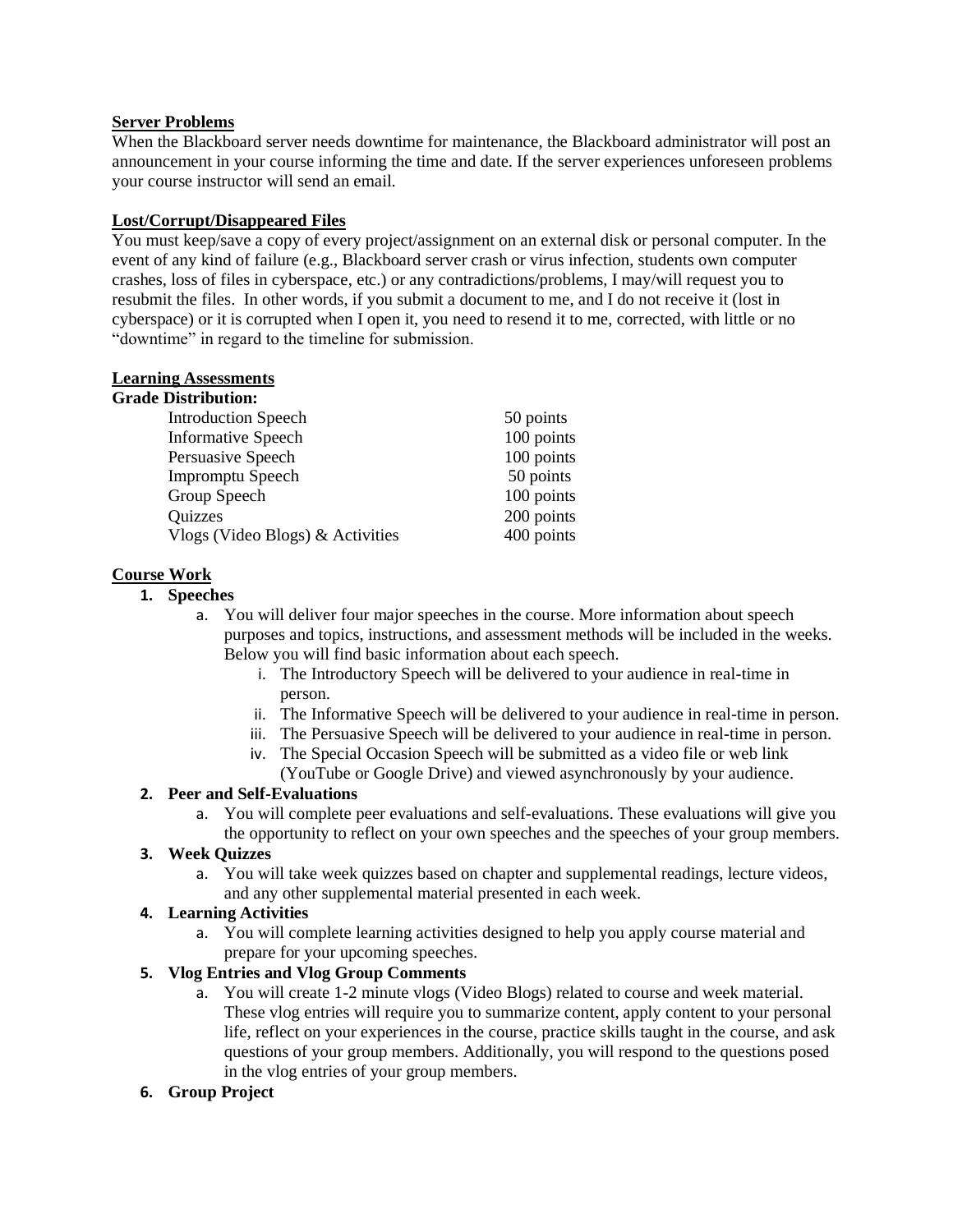a. You will be assigned a group and together you will use multimedia and create a group presentation.

### **Instructors Expectations of the Student**

- You will be expected to log into the Blackboard course **daily** to be aware of possible announcements/reminders and to pace your progress in the course.
- Higher institutions recommend that students plan to spend 2 hours of outside study for every 1 hour of in class time. For a 3 credit-hour, face-to-face course that means a total time investment of nine hours per week, or 135 hours per semester, in a 15-week course. Expectations for time investment are no less rigorous for online courses at SPC. According to this guideline, you should expect to invest 9 hours per week in this course, during a spring or fall semester; more in a summer course.
- Online course activities promote learning and the creation of a learning community, so they are encouraged and expected.
- Students are expected to maintain an online environment conducive to learning, which includes "netiquette" (Internet etiquette). More importantly ensure that your e-mail messages, discussion board postings, and other electronic communications are thoughtful. We will welcome diverse opinions in this course, and you are expected to demonstrate an open mind and courtesy when responding to the thoughts and ideas of others.
- Inappropriate behavior shall result in consequences ranging from a request to correct the problem, to removal from the course or even the university, depending on the severity of the behavior. Disciplinary actions will be taken according to the SPC Student Handbook.
- Note that students from other institutions are still bound by SPC policies in the course.

# **Course and Technical Help**

Do not hesitate to call or e-mail me if you have course-related questions. I am here to guide you through the course. Generally, I will try to respond to calls and e-mails within 24 hours during the week and 48 hours on the weekend.

Be aware that the Information System office and Blackboard both recommend using a browser other than Internet Explorer when using Blackboard.

Please realize that this is not a computer class, so our content is online public speaking, not Windows or Word processing. I can answer any questions about the course content or assignments, but I will be no help with technical problems.

### **Blackboard Support**

For Blackboard support you make refer to the following resources:

- 1. When you log into Blackboard (BB), at the very top of the page, you will see a question mark icon with the word help next to it. Click on that icon.
- 2. You may also contact

Information Systems Ext. 2600 Direct: 806-716-2600 [blackboard@southplainscollege.edu](mailto:jetucker@southplainscollege.edu)

### **Academic Honesty**

It is my expectation and the institution's that appropriate citation and documentation is given for materials and information obtained from other sources. Cases of plagiarism will be treated, *as will any case of academic dishonesty*, with at least a failing grade for the assignment/examination. In addition, the student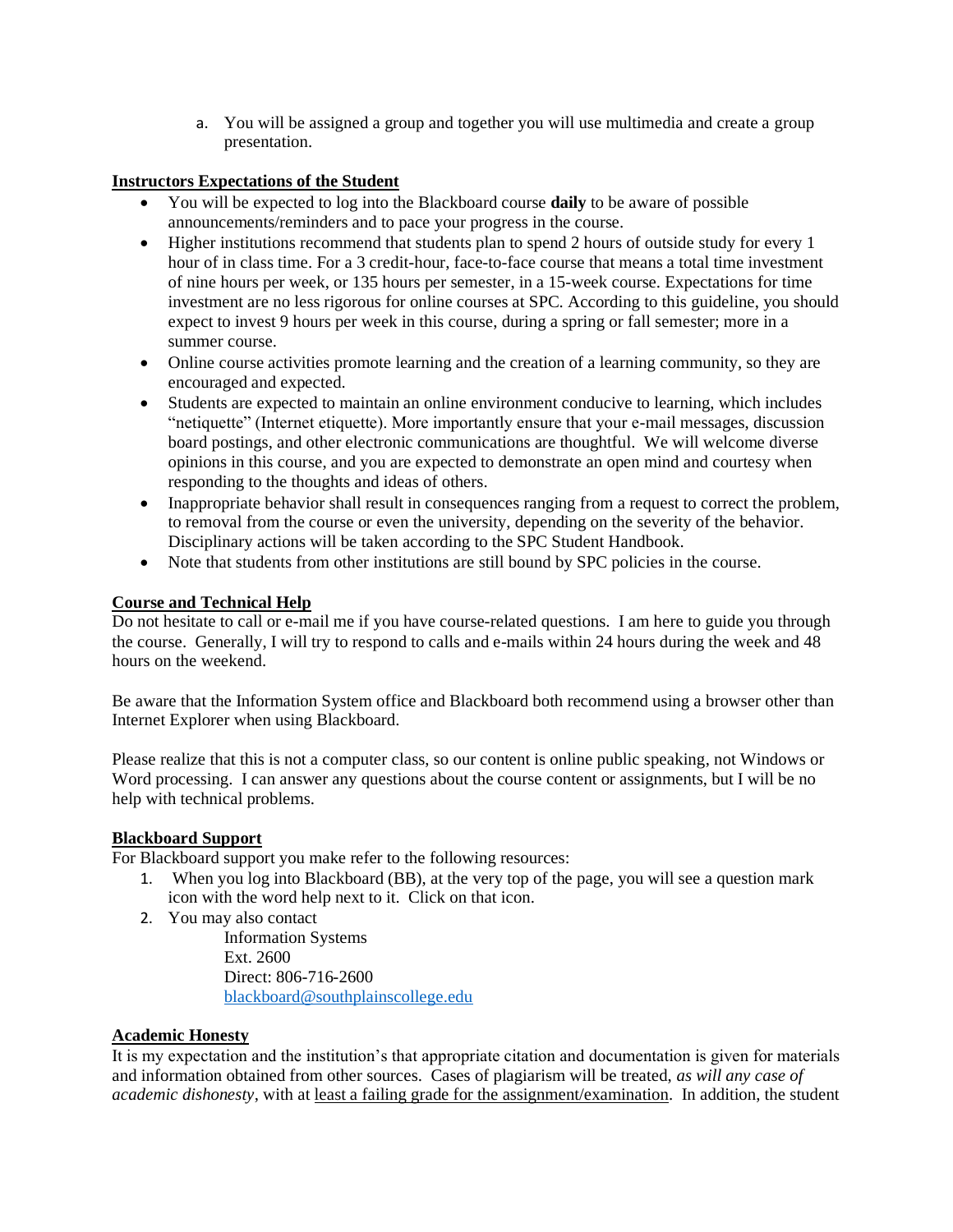may be dropped from the course with a failing grade. *See the SPC Student Handbook for more information*.

### **Disability Statement**

### ADA Statement - Levelland Campus

Students with disabilities, including but not limited to physical, psychiatric, or learning disabilities, who wish to request accommodations in this class should notify the Disability Services Office early in the semester so that the appropriate arrangements may be made. In accordance with federal law, a student requesting accommodations must provide acceptable documentation of his/her disability. For more information, call or visit the Disability Services Office in the Student Health & Wellness Office, 806-716- 2577.

### **Diversity Statement**

In this class, the teacher will establish and support an environment that values and nurtures individual and group differences and encourages engagement and interaction. Understanding and respecting multiple experiences and perspectives will serve to challenge and stimulate all of us to learn about others, about the larger world and about ourselves. By promoting diversity and intellectual exchange, we will not only mirror society as it is, but also model society as it should and can be.

### **Non-Discrimination Statement**

South Plains College does not discriminate on the basis of race, color, national origin, sex, disability or age in its programs and activities. The following person has been designated to handle inquiries regarding the non-discrimination policies: Vice President for Student Affairs, South Plains College, 1401 College Avenue, Box 5, Levelland, TX 79336. Phone number 806-716-2360.

### **Title IX Pregnancy Accommodations Statement**

If you are pregnant, or have given birth within six months, Under Title IX you have a right to reasonable accommodations to help continue your education. To activate accommodations you must submit a Title IX pregnancy accommodations request, along with specific medical documentation, to the Director of Health and Wellness. Once approved, notification will be sent to the student and instructors. It is the student's responsibility to work with the instructor to arrange accommodations. Contact Crystal Gilster, Director of Health and Wellness at 806-716-2362 or email [cgilster@southplainscollege.edu](mailto:cgilster@southplainscollege.edu) for assistance.

### **Campus Concealed Carry**

South Plains College permits the lawful carry of concealed handguns in accordance with Texas state law, and Texas Senate Bill 11. Individuals possessing a valid License to Carry permit, or the formerly issued Concealed Handgun License, may carry a concealed handgun at all campus locations except for the following.

- o Natatorium
	- For a complete list of campus carry exclusions zones by event, please visit *<http://www.southplainscollege.edu/campuscarry.php>*

### **SPC TexBook Statement**

TexBook Program: This course is in the SPC TexBook program, so you do not need to purchase a textbook or access code for this course.

• What is TexBook? The required textbook/digital content for this course is available to you on Blackboard from the first day of class. The fee for the textbook/digital content is the lowest price available from the publisher and bookstore and is included in your tuition/fee payment.